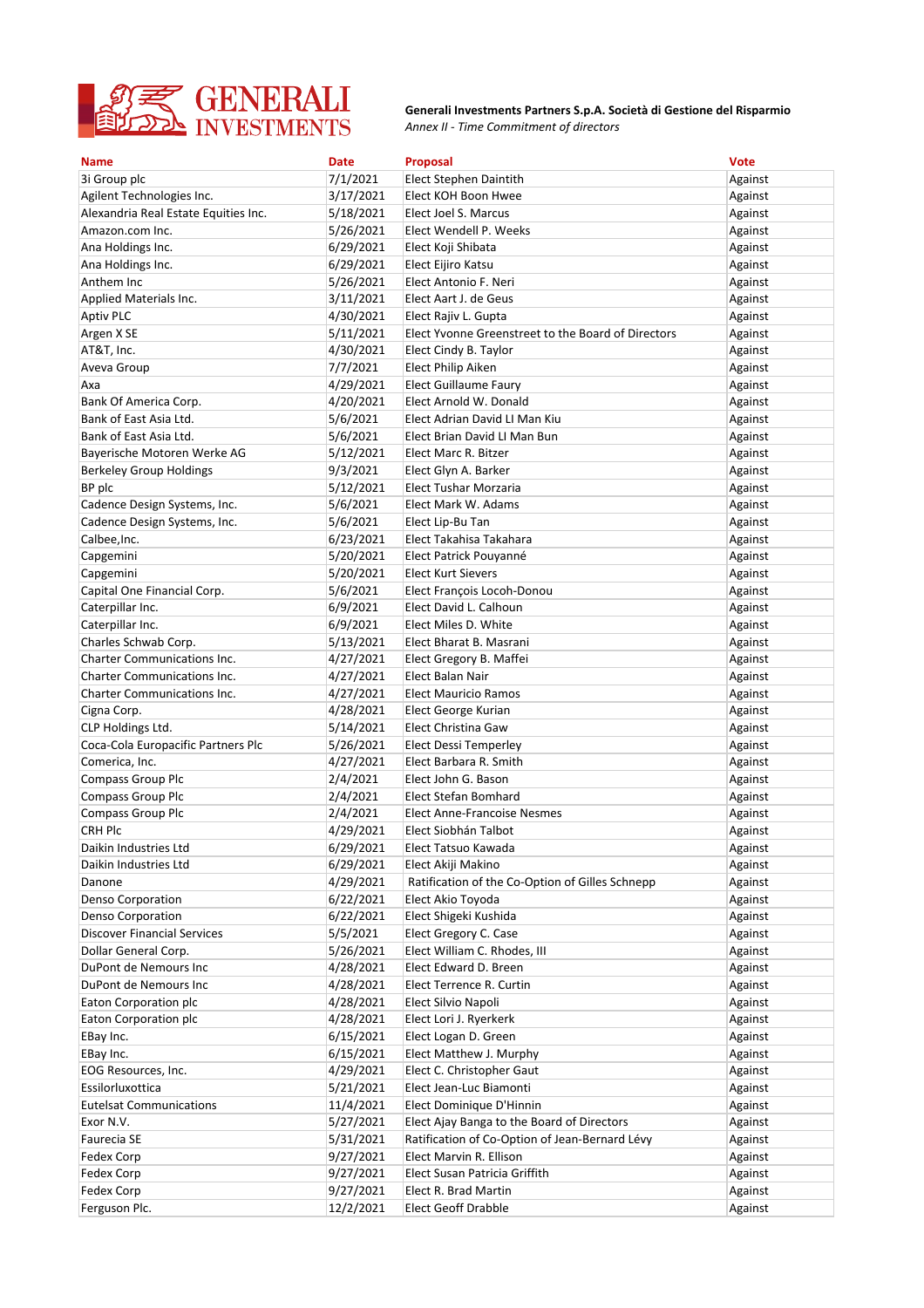| Ferrari N.V.                         | 4/15/2021  | <b>Elect Delphine Arnault</b>                       | Against |
|--------------------------------------|------------|-----------------------------------------------------|---------|
| Ferrari N.V.                         | 4/15/2021  | Elect Adam P.C. Keswick                             | Against |
| Fortescue Metals Group Ltd           | 11/9/2021  | Re-elect CAO Zhiqiang                               | Against |
| <b>Fortive Corp</b>                  | 6/8/2021   | Elect Sharmistha Dubey                              | Against |
| <b>Fortive Corp</b>                  | 6/8/2021   | Elect Alan G. Spoon                                 | Against |
| Fortune Brands Home & Security Inc   | 5/4/2021   | Elect John G. Morikis                               | Against |
| Fujifilm Holdings Corp.              | 6/29/2021  | Elect Tatsuo Kawada                                 | Against |
| Fujitsu Limited                      | 6/28/2021  | <b>Elect Scott Callon</b>                           | Against |
| General Electric Co.                 | 5/4/2021   | Elect Sébastien Bazin                               | Against |
| General Electric Co.                 | 5/4/2021   | Elect James S. Tisch                                | Against |
| General Mills, Inc.                  | 9/28/2021  | Elect David M. Cordani                              | Against |
| General Mills, Inc.                  | 9/28/2021  | Elect Maria G. Henry                                | Against |
| Globe Life Inc                       | 4/29/2021  | Elect Darren M. Rebelez                             | Against |
| Goldman Sachs Group, Inc.            | 4/29/2021  | Elect Lakshmi N. Mittal                             | Against |
| Hankyu Hanshin Holdings, Inc.        | 6/16/2021  | Elect Kazuo Sumi                                    | Against |
| Hankyu Hanshin Holdings, Inc.        | 6/16/2021  | Elect Yoshishige Shimatani                          | Against |
| Hormel Foods Corp.                   |            |                                                     |         |
|                                      | 1/26/2021  | Elect Gary C. Bhojwani<br>Elect William A. Newlands | Against |
| Hormel Foods Corp.                   | 1/26/2021  |                                                     | Against |
| HP Inc                               | 4/13/2021  | Elect Charles V. Bergh                              | Against |
| <b>HSBC Holdings plc</b>             | 5/28/2021  | Elect Irene LEE Yun Lien                            | Against |
| Illumina Inc                         | 5/26/2021  | Elect Gary S. Guthart                               | Against |
| Imerys                               | 5/10/2021  | <b>Elect Patrick Kron</b>                           | Against |
| Japan Airport Terminal Co. Ltd.      | 6/24/2021  | Elect Kazuyuki Harada                               | Against |
| Japan Airport Terminal Co. Ltd.      | 6/24/2021  | Elect Yoshiharu Ueki                                | Against |
| Japan Airport Terminal Co. Ltd.      | 6/24/2021  | Elect Koji Shibata                                  | Against |
| Just Eat Takeaway.com N.V.           | 5/12/2021  | Elect Lloyd D. Frink to the Supervisory Board       | Against |
| Just Eat Takeaway.com N.V.           | 5/12/2021  | Elect David Fisher to the Supervisory Board         | Against |
| KaKaKu.com, Inc                      | 6/17/2021  | Elect Kaoru Hayashi                                 | Against |
| Kaufman & Broad                      | 5/6/2021   | Elect Michel Giannuzzi                              | Against |
| Kimberly-Clark Corp.                 | 4/29/2021  | Elect Robert W. Decherd                             | Against |
| Kimberly-Clark Corp.                 | 4/29/2021  | Elect Ian C. Read                                   | Against |
| Kimberly-Clark Corp.                 | 4/29/2021  | Elect Mark T. Smucker                               | Against |
| Kirin Holdings Co., Ltd.             | 3/30/2021  | Elect Hiroyuki Yanagi                               | Against |
| Komatsu Ltd                          | 6/18/2021  | Elect Tetsuji Ohashi                                | Against |
| Kyocera Corporation                  | 6/25/2021  | Elect Eiji Kakiuchi                                 | Against |
| Liberty Global plc                   |            | <b>Elect Michael T. Fries</b>                       | Against |
|                                      | 6/16/2021  |                                                     |         |
| Marathon Oil Corporation             | 5/26/2021  | Elect Jason B. Few                                  | Against |
| Mastercard Incorporated              | 6/22/2021  | Elect GOH Choon Phong                               | Against |
| Mastercard Incorporated              | 6/22/2021  | Elect Oki Matsumoto                                 | Against |
| Mastercard Incorporated              | 6/22/2021  | Elect Lance Uggla                                   | Against |
| Merck & Co Inc                       | 5/25/2021  | Elect Kathy J. Warden                               | Against |
| Microsoft Corporation                | 11/30/2021 | Elect Carlos A. Rodriguez                           | Against |
| Microsoft Corporation                | 11/30/2021 | Elect Charles W. Scharf                             | Against |
| <b>Microsoft Corporation</b>         | 11/30/2021 | Elect Emma N. Walmsley                              | Against |
| Mitsubishi Corporation               | 6/25/2021  | Elect Ken Kobayashi                                 | Against |
| Mitsubishi UFJ Financial Group, Inc. | 6/29/2021  | Elect Hirofumi Nomoto                               | Against |
| Mizuho Financial Group, Inc.         | 6/23/2021  | Elect Izumi Kobayashi                               | Against |
| Nisource Inc. (Holding Co.)          | 5/25/2021  | Elect Peter A. Altabef                              | Against |
| Nisource Inc. (Holding Co.)          | 5/25/2021  | Elect Wayne S. DeVeydt                              | Against |
| Nissin Food Holdings Co Ltd          | 6/25/2021  | Elect Masahiro Okafuji                              | Against |
| Nomura Holdings                      | 6/21/2021  | Elect Takahisa Takahara                             | Against |
| Occidental Petroleum Corp.           | 5/7/2021   | Elect Stephen I. Chazen                             | Against |
| PayPal Holdings Inc                  | 5/26/2021  | Elect John J. Donahoe II                            | Against |
| PepsiCo Inc                          | 5/5/2021   | Elect Segun Agbaje                                  | Against |
| PepsiCo Inc                          | 5/5/2021   | Elect Michelle D. Gass                              | Against |
| Peugeot Invest                       | 5/12/2021  | <b>Elect Robert Peugeot</b>                         | Against |
| Plastic Omnium                       | 4/22/2021  | Elect Alexandre Mérieux                             | Against |
| <b>PNC Financial Services Group</b>  | 4/27/2021  | Elect Debra A. Cafaro                               | Against |
| Power Assets Holdings Limited        | 5/12/2021  | Elect Anthony WU Ting Yuk                           | Against |
|                                      |            |                                                     |         |
| Prologis                             | 4/29/2021  | Elect George L. Fotiades                            | Against |
| Prosus NV                            | 8/24/2021  | Elect Hendrik J. du Toit to the Board of Directors  | Against |
| Prudential Financial Inc.            | 5/11/2021  | Elect Thomas J. Baltimore, Jr.                      | Against |
| Qualcomm, Inc.                       | 3/10/2021  | Elect Jean-Pascal Tricoire                          | Against |
| <b>REA Group Limited</b>             | 11/11/2021 | Re-elect Hamish McLennan                            | Against |
| Regeneron Pharmaceuticals, Inc.      | 6/11/2021  | Elect N. Anthony Coles                              | Against |
| <b>RELX Plc</b>                      | 4/22/2021  | Elect June Felix                                    | Against |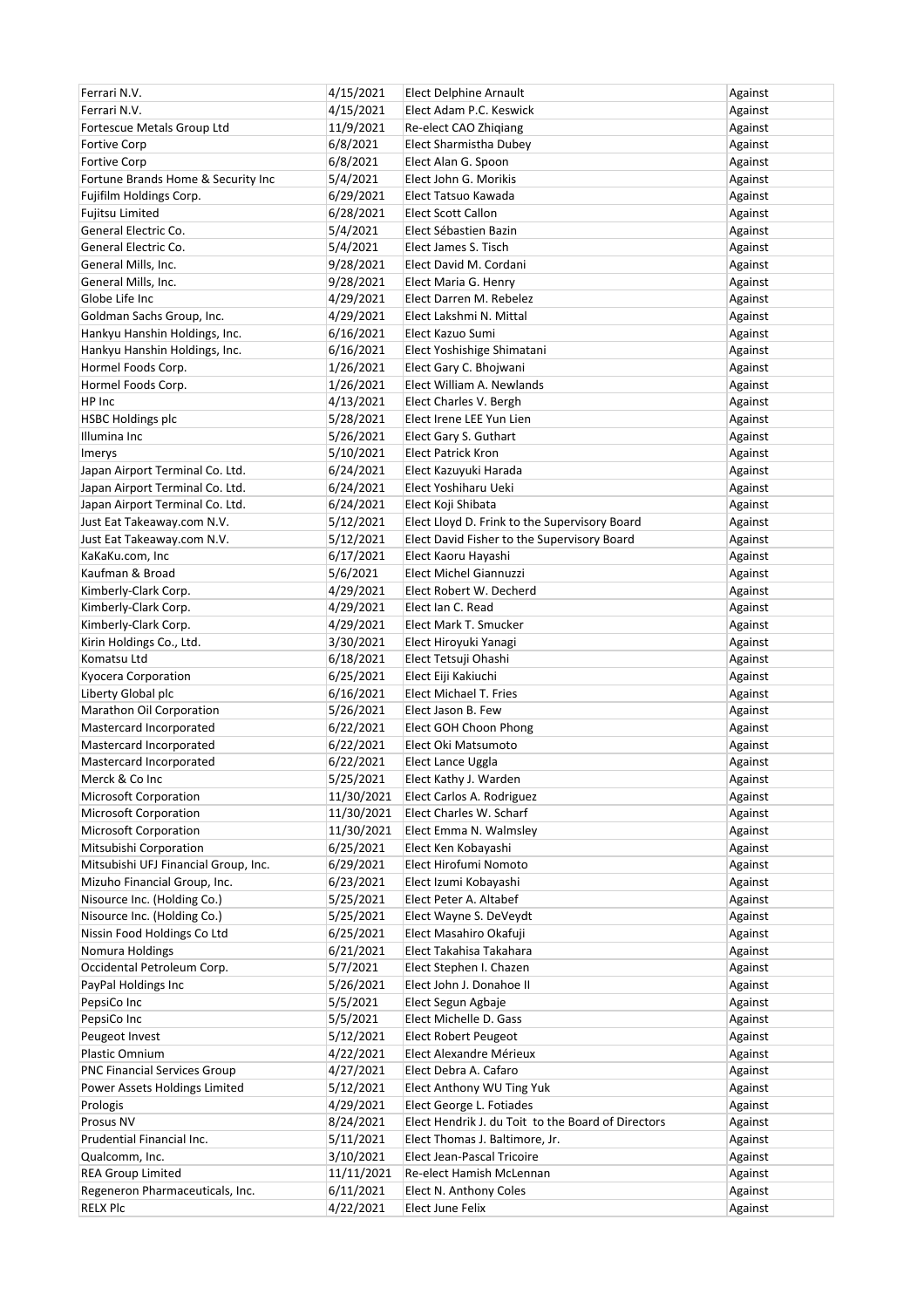| <b>RELX PIC</b>                     | 4/22/2021 | Elect Robert J. MacLeod            | Against |
|-------------------------------------|-----------|------------------------------------|---------|
| Renault S.A.                        | 4/23/2021 | Elect Miriem Bensalah Chagroun     | Against |
| Renault S.A.                        | 4/23/2021 | <b>Elect Bernard Delpit</b>        | Against |
| Rothschild & Co                     | 5/20/2021 | Elect Adam P.C. Keswick            | Against |
| <b>SEB</b>                          | 5/20/2021 | <b>Elect Yseulys Costes</b>        | Against |
| Sensata Technologies Holding Plc    | 5/27/2021 | Elect James E. Heppelmann          | Against |
| Siemens Energy AG                   | 2/10/2021 | Elect Joe Kaeser                   | Against |
| SoftBank Group Corp.                | 6/23/2021 | Elect Ken Miyauchi                 | Against |
| SoftBank Group Corp.                | 6/23/2021 | Elect Kentaro Kawabe               | Against |
| SoftBank Group Corp.                | 6/23/2021 | Elect Lip-Bu Tan                   | Against |
| Sony Group Corporation              | 6/22/2021 | Elect Yoshihiko Hatanaka           | Against |
| Stryker Corp.                       | 5/5/2021  | Elect Giovanni Caforio             | Against |
| Sumitomo Mitsui Financial Group Inc | 6/29/2021 | Elect Takeshi Kunibe               | Against |
| <b>Target Corp</b>                  | 6/9/2021  | Elect Douglas M. Baker, Jr.        | Against |
| <b>Target Corp</b>                  | 6/9/2021  | Elect Christine A. Leahy           | Against |
| TechnipFMC plc                      | 5/20/2021 | Elect Sophie Zurquiyah             | Against |
| Thermo Fisher Scientific Inc.       | 5/19/2021 | Elect James C. Mullen              | Against |
| <b>Tokio Marine Holdings Inc</b>    | 6/28/2021 | Elect Shinya Katanozaka            | Against |
| <b>Truist Financial Corporation</b> | 4/27/2021 | Elect Paul D. Donahue              | Against |
| U.S. Bancorp.                       | 4/20/2021 | Elect Warner L. Baxter             | Against |
| U.S. Bancorp.                       | 4/20/2021 | Elect Karen S. Lynch               | Against |
| U.S. Bancorp.                       | 4/20/2021 | Elect Richard P. McKenney          | Against |
| U.S. Bancorp.                       | 4/20/2021 | Elect Scott W. Wine                | Against |
| Unilever plc                        | 5/5/2021  | <b>Elect Judith Hartmann</b>       | Against |
| Unilever plc                        | 5/5/2021  | Approval of Performance Share Plan | Against |
| Unitedhealth Group Inc              | 6/7/2021  | Elect Richard T. Burke             | Against |
| Veolia Environnement                | 4/22/2021 | Elect Pierre-André de Chalendar    | Against |
| Verizon Communications Inc          | 5/13/2021 | Elect Daniel H. Schulman           | Against |
| Walgreens Boots Alliance Inc        | 1/28/2021 | Elect José E. Almeida              | Against |
| Walt Disney Co (The)                | 3/9/2021  | Elect Mary T. Barra                | Against |
| Walt Disney Co (The)                | 3/9/2021  | Elect Safra A. Catz                | Against |
| Walt Disney Co (The)                | 3/9/2021  | Elect Francis A. deSouza           | Against |
| Walt Disney Co (The)                | 3/9/2021  | Elect Mark G. Parker               | Against |
| West Pharmaceutical Services, Inc.  | 5/4/2021  | Elect William F. Feehery           | Against |
| Zions Bancorporation                | 4/30/2021 | Elect Aaron B. Skonnard            | Against |
| Zozo Inc.                           | 6/25/2021 | Elect Koji Yanagisawa              | Against |
| Zozo Inc.                           | 6/25/2021 | Elect Kentaro Kawabe               | Against |
| Zozo Inc.                           | 6/25/2021 | Elect Takao Ozawa                  | Against |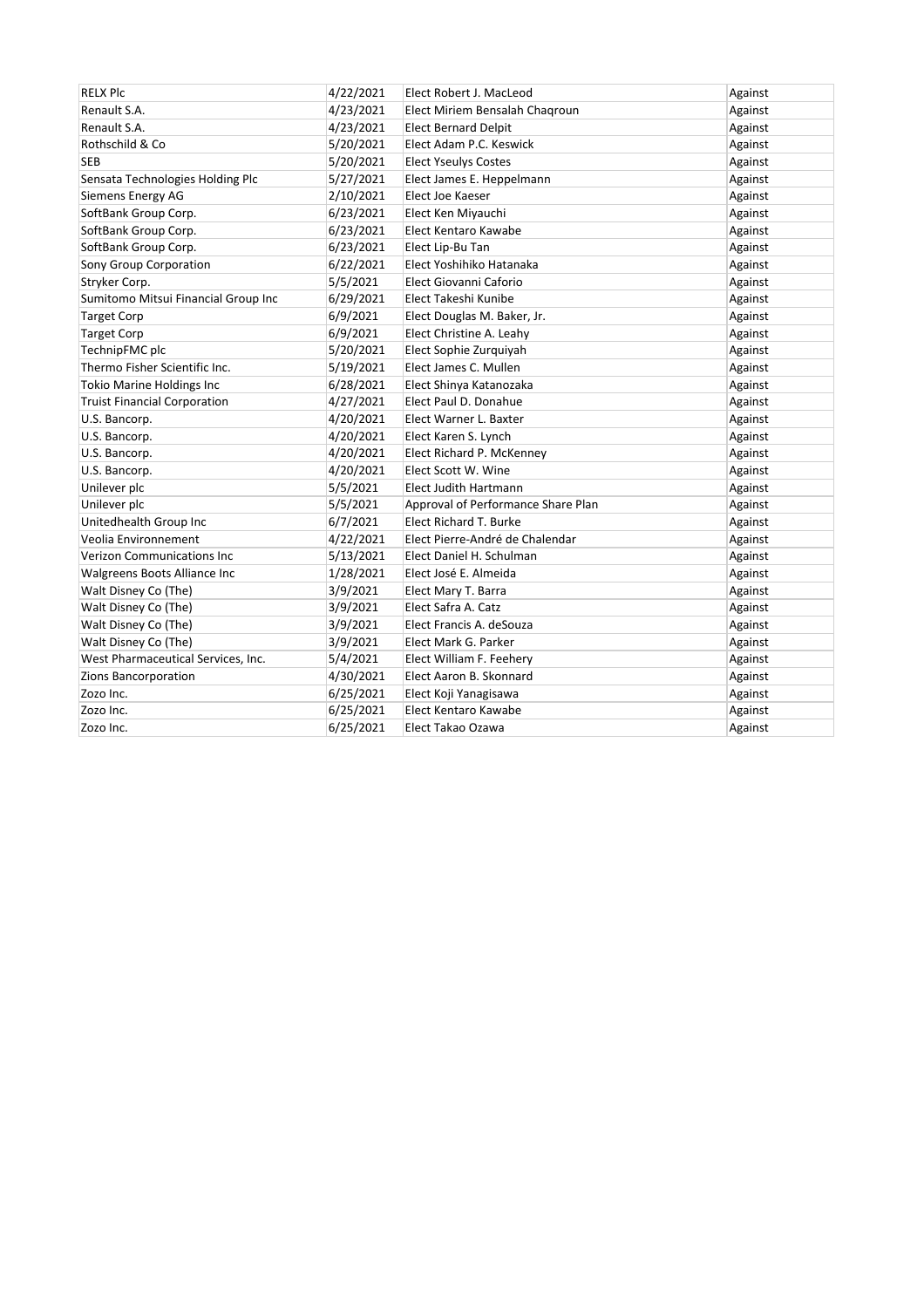

*Annex II - Length of long-term performance period for compensation* **Generali Investments Partners S.p.A. Società di Gestione del Risparmio**

| <b>Name</b>                          | <b>Date</b> | <b>Proposal</b>                                                  | <b>Vote</b> |
|--------------------------------------|-------------|------------------------------------------------------------------|-------------|
| Agilent Technologies Inc.            | 3/17/2021   | Advisory Vote on Executive Compensation                          | Against     |
| Analog Devices Inc.                  | 3/10/2021   | Advisory Vote on Executive Compensation                          | Against     |
| Arima Real Estate Socimi SA          | 6/28/2021   | <b>Remuneration Report</b>                                       | Against     |
| Arima Real Estate Socimi SA          | 6/28/2021   | <b>Remuneration Policy</b>                                       | Against     |
| Automatic Data Processing Inc.       |             | 11/10/2021 Advisory Vote on Executive Compensation               | Against     |
| Axalta Coating Systems Ltd           | 5/13/2021   | Advisory Vote on Executive Compensation                          | Against     |
| <b>Bank of Montreal</b>              | 4/7/2021    | Advisory Vote on Executive Compensation                          | Against     |
| <b>Berkeley Group Holdings</b>       | 9/3/2021    | <b>Remuneration Report (Advisory)</b>                            | Against     |
| <b>Biomerieux</b>                    | 5/20/2021   | 2020 Remuneration of Alain Mérieux, Chair and CEO                | Against     |
| <b>Biomerieux</b>                    | 5/20/2021   | 2020 Remuneration of Pierre Boulud, Deputy CEO and COO           | Against     |
| <b>Biomerieux</b>                    | 5/20/2021   | Authority to Issue Performance Shares                            | Against     |
| <b>Booking Holdings Inc</b>          | 6/3/2021    | Advisory Vote on Executive Compensation                          | Against     |
| BorgWarner Inc                       | 4/28/2021   | Advisory Vote on Executive Compensation                          | Against     |
| Boston Scientific Corp.              | 5/6/2021    | Advisory Vote on Executive Compensation                          | Against     |
| Broadcom Inc                         | 4/5/2021    | Advisory Vote on Executive Compensation                          | Against     |
| Capital One Financial Corp.          | 5/6/2021    | Advisory Vote on Executive Compensation                          | Against     |
| Cisco Systems, Inc.                  |             | 12/13/2021 Advisory Vote on Executive Compensation               | Against     |
| Cognizant Technology Solutions Corp. | 6/1/2021    | Advisory Vote on Executive Compensation                          | Against     |
| <b>CRH Plc</b>                       | 4/29/2021   | <b>Remuneration Report (Advisory)</b>                            | Against     |
| Dollar General Corp.                 | 5/26/2021   | Advisory Vote on Executive Compensation                          | Against     |
| DuPont de Nemours Inc                | 4/28/2021   | Advisory Vote on Executive Compensation                          | Against     |
| EBay Inc.                            | 6/15/2021   | Advisory Vote on Executive Compensation                          | Against     |
| Electronic Arts, Inc.                | 8/12/2021   | Advisory Vote on Executive Compensation                          | Against     |
| Erytech Pharma                       | 6/25/2021   | 2020 Remuneration of Gil Beyen, CEO                              | Against     |
| Erytech Pharma                       | 6/25/2021   | 2021 Remuneration Policy (Corporate Officers)                    | Against     |
| Erytech Pharma                       | 6/25/2021   | Approval of Stock Options Plan 2020                              | Against     |
| Erytech Pharma                       | 6/25/2021   | Authority to Issue Restricted Shares                             | Against     |
| <b>Fortive Corp</b>                  | 6/8/2021    | Advisory Vote on Executive Compensation                          | Against     |
| <b>GEA Group AG</b>                  | 4/30/2021   | Management Board Remuneration Policy                             | Against     |
| Glaxosmithkline plc                  | 5/5/2021    | Remuneration Report (Advisory)                                   | Against     |
| Global Payments, Inc.                | 4/29/2021   | Advisory Vote on Executive Compensation                          | Against     |
| HP Inc                               | 4/13/2021   | Advisory Vote on Executive Compensation                          | Against     |
| <b>HSBC Holdings plc</b>             | 5/28/2021   | Remuneration Report (Advisory)                                   | Against     |
|                                      |             |                                                                  |             |
| <b>ID Logistics</b>                  | 5/31/2021   | 2020 Remuneration of Eric Hémar, Chair and CEO                   | Against     |
| <b>ID Logistics</b>                  | 5/31/2021   | 2020 Remuneration of Christophe Satin, Deputy CEO                | Against     |
| Iliad SA                             | 6/2/2021    | 2020 Remuneration of Xavier Niel, Deputy CEO (until March 16,    | Against     |
| Iliad SA                             | 6/2/2021    | 2020 Remuneration of Thomas Reynaud, CEO                         | Against     |
| Iliad SA                             | 6/2/2021    | 2020 Remuneration of Rani Assaf, Deputy CEO                      | Against     |
| Iliad SA                             | 6/2/2021    | 2020 Remuneration of Antoine Levavasseur, Deputy CEO             | Against     |
| Iliad SA                             | 6/2/2021    | 2021 Remuneration Policy (CEO)                                   | Against     |
| Iliad SA                             | 6/2/2021    | 2021 Remuneration Policy (Deputy CEOs)                           | Against     |
| Illumina Inc                         | 5/26/2021   | Advisory Vote on Executive Compensation                          | Against     |
| Kahoot As                            | 6/8/2021    | <b>Remuneration Policy</b>                                       | Against     |
| Kahoot As                            | 6/8/2021    | Authority to Issue Shares (Long-Term Incentive Scheme)           | Against     |
| Lilly(Eli) & Co                      | 5/3/2021    | Advisory Vote on Executive Compensation                          | Against     |
| Maisons du Monde                     | 6/4/2021    | 2020 Remuneration of Julie Walbaum, CEO                          | Against     |
| <b>Microsoft Corporation</b>         | 11/30/2021  | Advisory Vote on Executive Compensation                          | Against     |
| Monolithic Power System Inc          | 6/10/2021   | Advisory Vote on Executive Compensation                          | Against     |
| <b>National Grid Plc</b>             | 7/26/2021   | Remuneration Report (Advisory)                                   | Against     |
| Natixis SA                           | 5/28/2021   | 2020 Remuneration of François Riahi, Former CEO (Until August 3, | Against     |
| Natixis SA                           | 5/28/2021   | 2020 Remuneration of Nicolas Namias, CEO (Since August 3, 2020)  | Against     |
| <b>NVIDIA Corp</b>                   | 6/3/2021    | Advisory Vote on Executive Compensation                          | Against     |
| Old Dominion Freight Line, Inc.      | 5/19/2021   | Advisory Vote on Executive Compensation                          | Against     |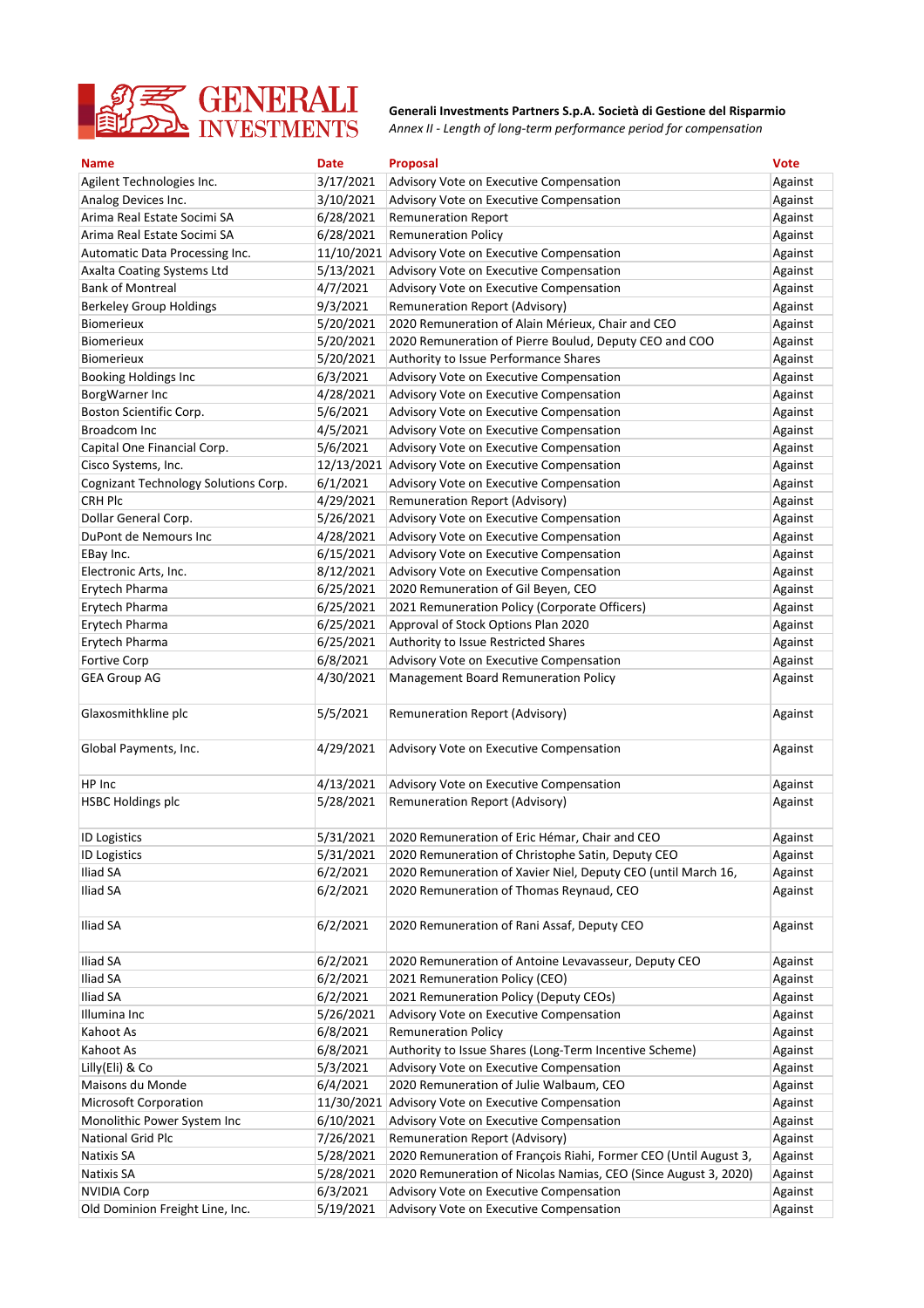| Piraeus Port Authority S.A          | 7/15/2021 | <b>Remuneration Report</b>                                    | Against |
|-------------------------------------|-----------|---------------------------------------------------------------|---------|
| Progressive Corp.                   | 5/7/2021  | Advisory Vote on Executive Compensation                       | Against |
| Qiagen NV                           | 6/29/2021 | <b>Remuneration Report</b>                                    | Against |
| <b>RELX Plc</b>                     | 4/22/2021 | Remuneration Report (Advisory)                                | Against |
| Ross Stores, Inc.                   | 5/19/2021 | Advisory Vote on Executive Compensation                       | Against |
| Sensata Technologies Holding Plc    | 5/27/2021 | Advisory Vote on Executive Compensation                       | Against |
| Sensata Technologies Holding Plc    | 5/27/2021 | Remuneration Report (Advisory)                                | Against |
| ServiceNow Inc                      | 6/7/2021  | Advisory Vote on Executive Compensation                       | Against |
| SL Green Realty Corp.               | 6/8/2021  | Advisory Vote on Executive Compensation                       | Against |
| <b>SMCP SA</b>                      | 6/17/2021 | 2020 Remuneration of Daniel Lalonde, CEO                      | Against |
| <b>SMCP SA</b>                      | 6/17/2021 | 2020 Remuneration of Évelyne Chétrite, Deputy CEO             | Against |
| <b>SMCP SA</b>                      | 6/17/2021 | 2020 Remuneration of Judith Milgrom, Deputy CEO               | Against |
| <b>SMCP SA</b>                      | 6/17/2021 | 2020 Remuneration of Ilan Chétrite, Deputy CEO                | Against |
| <b>SMCP SA</b>                      | 6/17/2021 | 2021 Remuneration Policy (CEO)                                | Against |
| <b>SMCP SA</b>                      | 6/17/2021 | 2021 Remuneration Policy (Évelyne Chétrite, Deputy CEO)       | Against |
| <b>SMCP SA</b>                      | 6/17/2021 | 2021 Remuneration Policy (Judith Milgrom, Deputy CEO)         | Against |
| Take-Two Interactive Software, Inc. | 9/14/2021 | Advisory Vote on Executive Compensation                       | Against |
| Thermo Fisher Scientific Inc.       | 5/19/2021 | Advisory Vote on Executive Compensation                       | Against |
| TJX Companies, Inc.                 | 6/8/2021  | Advisory Vote on Executive Compensation                       | Against |
| Unilever plc                        | 5/5/2021  | Remuneration Report (Advisory)                                | Against |
| Unilever plc                        | 5/5/2021  | <b>Remuneration Policy (Binding)</b>                          | Against |
| United Parcel Service, Inc.         | 5/13/2021 | Advisory Vote on Executive Compensation                       | Against |
| Virbac SA                           | 6/21/2021 | 2020 Remuneration of Sébastien Huron, Management Board Chair  | Against |
| Virbac SA                           | 6/21/2021 | 2020 Remuneration of Christian Karst, Management Board Member | Against |
| Virbac SA                           | 6/21/2021 | 2020 Remuneration of Habib Ramdani, Management Board Member   | Against |
| Volkswagen AG                       | 7/22/2021 | Management Board Remuneration Policy                          | Against |
| Walt Disney Co (The)                | 3/9/2021  | Advisory Vote on Executive Compensation                       | Against |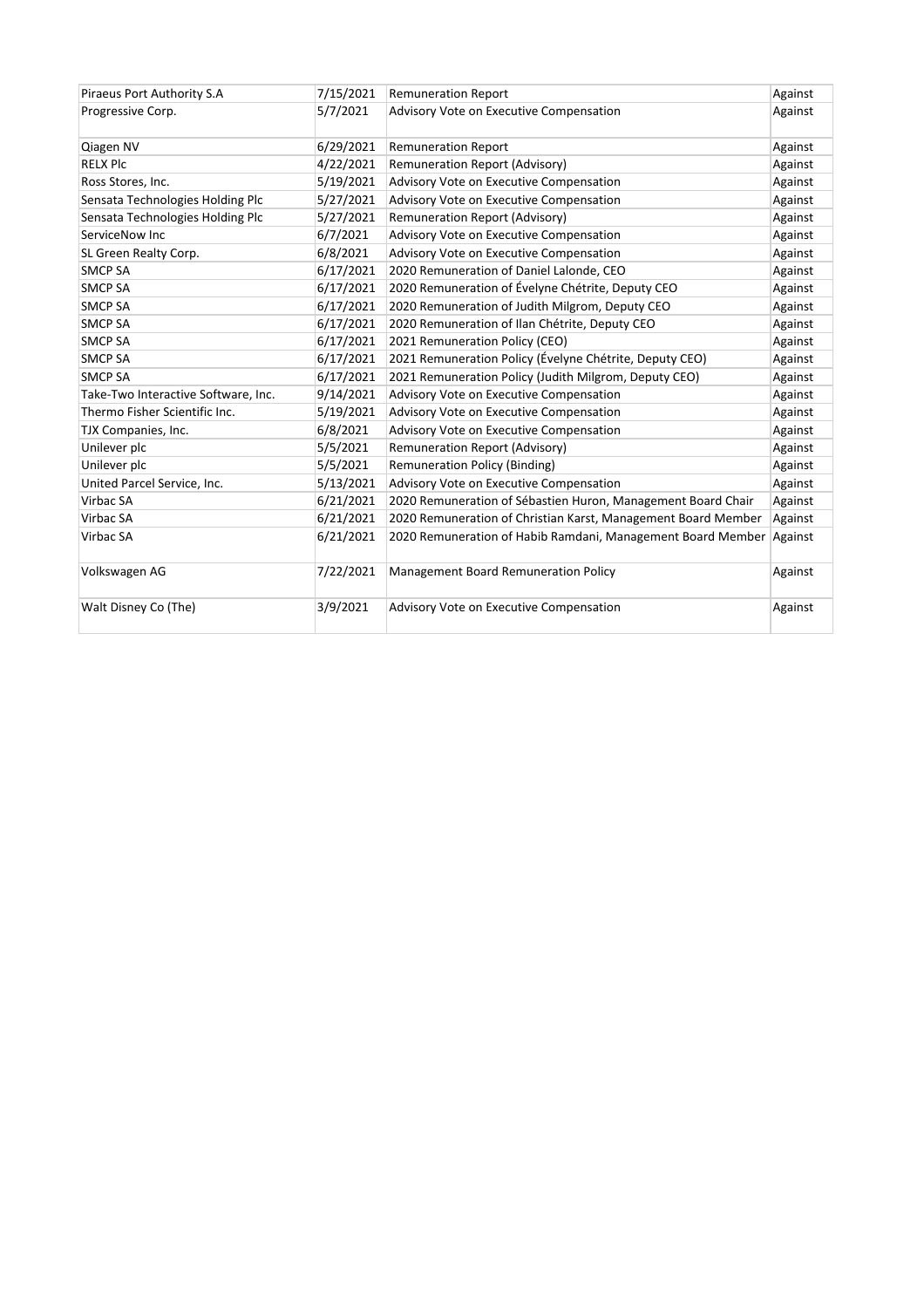

*Annex II - Anti-takeover mechanisms* **Generali Investments Partners S.p.A. Società di Gestione del Risparmio**

| <b>Name</b>     | <b>Date</b> | Proposal                                                                             | <b>Vote</b> |
|-----------------|-------------|--------------------------------------------------------------------------------------|-------------|
| Accor           | 4/29/2021   | Authority to Issue Warrants as a Takeover Defense                                    | Against     |
| Argan           | 3/25/2021   | Authority to Set Offering Price of Shares                                            | Against     |
| Argan           | 3/25/2021   | Greenshoe                                                                            | Against     |
| Argan           | 3/25/2021   | Authority to Increase Capital in Consideration for Contributions In<br>Kind (France) | Against     |
| Bilendi         | 6/15/2021   | Authority to Issue Shares and Convertible Debt w/o Preemptive                        | Against     |
| Bilendi         | 6/15/2021   | Authority to Issue Shares and Convertible Debt Through Private<br>Placement          | Against     |
| Bilendi         | 6/15/2021   | Authority to Issue Shares and Convertible Debt w/o Preemptive                        | Against     |
| Bilendi         | 6/15/2021   | Greenshoe                                                                            | Against     |
| <b>Bouygues</b> | 4/22/2021   | Authority to Repurchase and Reissue Shares                                           | Against     |
| <b>Bouygues</b> | 4/22/2021   | Authority to Issue Shares and Convertible Debt w/ Preemptive                         | Against     |
| Bouygues        | 4/22/2021   | Authority to Increase Capital Through Capitalisations                                | Against     |
| <b>Bouygues</b> | 4/22/2021   | Authority to Issue Shares and Convertible Debt w/o Preemptive<br>Rights              | Against     |
| <b>Bouygues</b> | 4/22/2021   | Authority to Issue Shares and Convertible Debt Through Private                       | Against     |
| <b>Bouygues</b> | 4/22/2021   | Authority to Set Offering Price of Shares                                            | Against     |
| <b>Bouygues</b> | 4/22/2021   | Greenshoe                                                                            | Against     |
| <b>Bouygues</b> | 4/22/2021   | Authority to Increase Capital in Consideration for Contributions In                  | Against     |
| <b>Bouygues</b> | 4/22/2021   | Authority to Increase Capital in Case of Exchange Offers                             | Against     |
| <b>Bouygues</b> | 4/22/2021   | Authority to Issue Shares w/o Preemptive Rights in Consideration                     | Against     |
| <b>Bouygues</b> | 4/22/2021   | Employee Stock Purchase Plan                                                         | Against     |
| <b>Bouygues</b> | 4/22/2021   | Authority to Grant Stock Options                                                     | Against     |
| <b>Bouygues</b> | 4/22/2021   | Authority to Issue Warrants as a Takeover Defense                                    | Against     |
| Cellectis       | 6/1/2021    | Authority to Repurchase and Reissue Shares                                           | Against     |
| Cellectis       | 6/1/2021    | Authority to Increase Capital Through Capitalisations                                | Against     |
| Claranova       | 12/1/2021   | Authority to Issue Shares and Convertible Debt w/ Preemptive                         | Against     |
| Claranova       | 12/1/2021   | Greenshoe                                                                            | Against     |
| Claranova       | 12/1/2021   | Authority to Increase Capital in Consideration for Contributions In<br>Kind          | Against     |
| CS Group        | 6/4/2021    | Authority to Issue Shares and Convertible Debt w/ Preemptive<br>Rights               | Against     |
| CS Group        | 6/4/2021    | Authority to Issue Shares and Convertible Debt w/o Preemptive<br>Rights              | Against     |
| CS Group        | 6/4/2021    | Authority to Issue Shares and Convertible Debt Through Private                       | Against     |
| <b>CS Group</b> | 6/4/2021    | Authority to Increase Capital in Consideration for Contributions In                  | Against     |
| CS Group        | 6/4/2021    | Authority to Increase Capital in Case of Exchange Offers                             | Against     |
| Derichebourg    | 2/10/2021   | Authority to Repurchase and Reissue Shares                                           | Against     |
| Erytech Pharma  | 6/25/2021   | Authority to Issue Shares and Convertible Debt w/ Preemptive                         | Against     |
| Erytech Pharma  | 6/25/2021   | Authority to Issue Shares and Convertible Debt w/o Preemptive                        | Against     |
|                 |             | Rights                                                                               |             |
| Erytech Pharma  | 6/25/2021   | Authority to Issue Shares and Convertible Debt Through Private<br>Placement          | Against     |
| Erytech Pharma  | 6/25/2021   | Authority to Set Offering Price of Shares                                            | Against     |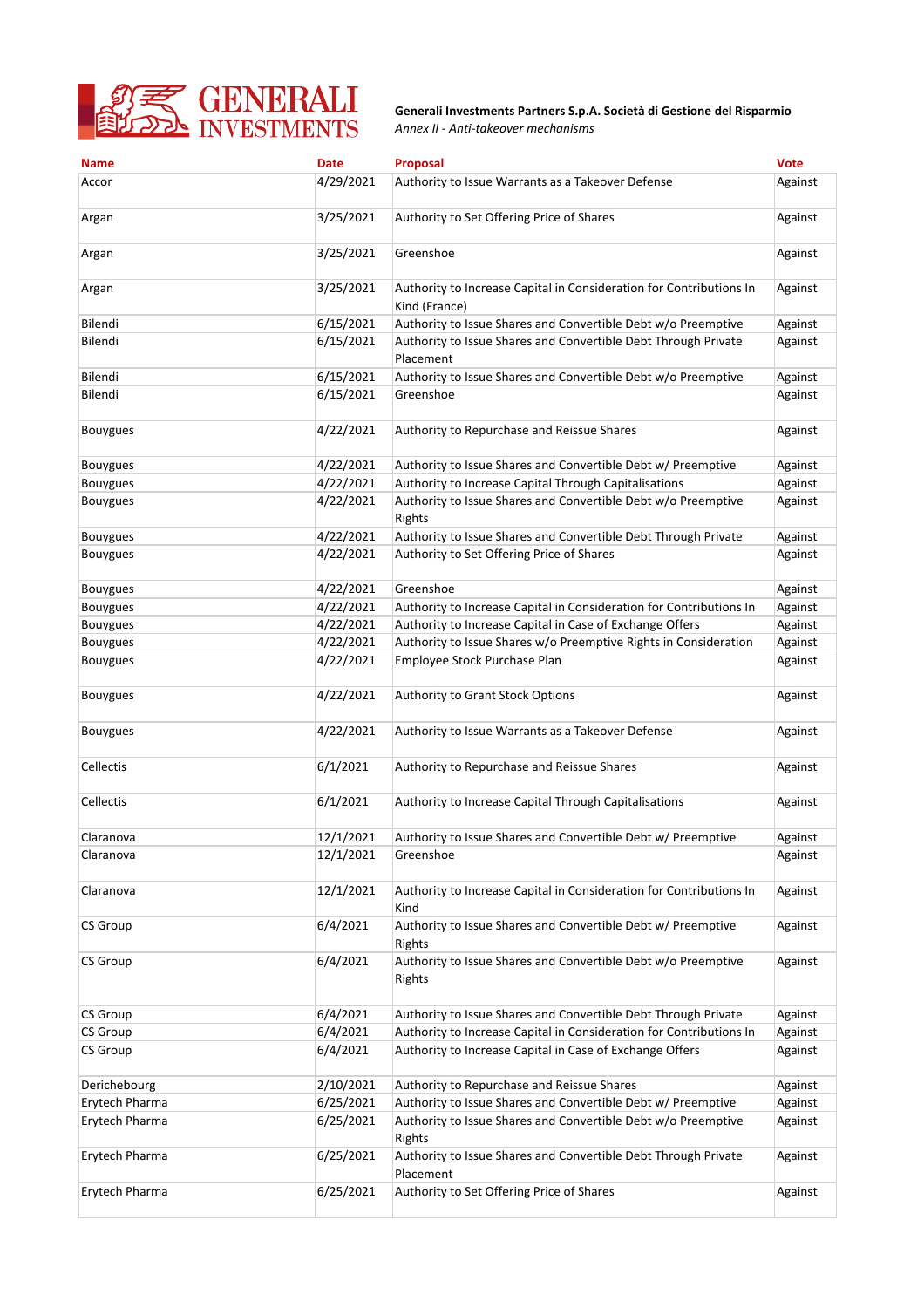| Erytech Pharma  | 6/25/2021 | Greenshoe                                                                                            | Against |
|-----------------|-----------|------------------------------------------------------------------------------------------------------|---------|
| Erytech Pharma  | 6/25/2021 | Authority to Issue Shares and Convertible Debt w/o Preemptive                                        | Against |
| Erytech Pharma  | 6/25/2021 | Authority to Increase Capital in Case of Exchange Offers                                             | Against |
| Erytech Pharma  | 6/25/2021 | Authority to Increase Capital in Consideration for Contributions In<br>Kind                          | Against |
| Erytech Pharma  | 6/25/2021 | Authority to Increase Capital Through Capitalisations                                                | Against |
| High Co         | 5/17/2021 | Authority to Repurchase and Reissue Shares                                                           | Against |
| High Co         | 5/17/2021 | Authority to Increase Capital Through Capitalisations                                                | Against |
| High Co         | 5/17/2021 | Authority to Increase Capital in Consideration for Contributions In<br>Kind (France)                 | Against |
| Kaufman & Broad | 5/6/2021  | Authority to Increase Capital in Case of Exchange Offers                                             | Against |
| Nanobiotix      | 4/28/2021 | Authority to Repurchase and Reissue Shares                                                           | Against |
| Nanobiotix      | 4/28/2021 | Authority to Issue Shares and Convertible Debt w/ Preemptive                                         | Against |
| Nanobiotix      | 4/28/2021 | Authority to Issue Shares and Convertible Debt w/o Preemptive                                        | Against |
| Nanobiotix      | 4/28/2021 | Authority to Issue Shares and Convertible Debt w/o Preemptive                                        | Against |
| Nanobiotix      | 4/28/2021 | Authority to Issue Shares and Convertible Debt w/o Preemptive                                        | Against |
|                 |           | Rights (Health or Biotechnology Specialised Entities)                                                |         |
| Nanobiotix      | 4/28/2021 | Greenshoe                                                                                            | Against |
| Nanobiotix      | 4/28/2021 | Authority to Increase Capital in Case of Exchange Offers                                             | Against |
| Nanobiotix      | 4/28/2021 | Authority to Increase Capital in Consideration for Contributions In<br>Kind                          | Against |
| Nanobiotix      | 4/28/2021 | Global Ceiling on Capital Increases and Debt Issuances                                               | Against |
| Nanobiotix      | 4/28/2021 | Authority to Increase Capital Through Capitalisations                                                | Against |
| Orange          | 5/18/2021 | Authority to Issue Shares and/or Convertible Debt w/ Preemptive                                      | Against |
| Orange          | 5/18/2021 | Authority to Issue Shares and Convertible Debt w/o Preemptive                                        | Against |
| Orange          | 5/18/2021 | Authority to Issue Shares and Convertible Debt Through Private                                       | Against |
| Orange          | 5/18/2021 | Authority to Increase Capital in Case of Exchange Offer (During                                      | Against |
| Orange          | 5/18/2021 | Authority to Increase Capital in Consideration for Contributions in<br>Kind (During Public Takeover) | Against |
| Safran SA       | 5/26/2021 | Authority to Issue Shares and Convertible Debt w/ Preemptive<br>Rights (During Public Takeover)      | Against |
| Safran SA       | 5/26/2021 | Authority to Issue Shares and Convertible Debt w/o Preemptive<br>Rights (During Public Takeover)     | Against |
| Safran SA       | 5/26/2021 | Authority to Increase Capital in Case of Exchange Offers (During<br>Public Takeover)                 | Against |
| Safran SA       | 5/26/2021 | Authority to Issue Shares and Convertible Debt Through Private                                       | Against |
| <b>SEB</b>      | 5/20/2021 | Authority to Issue Shares and Convertible Debt w/ Preemptive<br>Rights                               | Against |
| <b>SEB</b>      | 5/20/2021 | Authority to Issue Shares and Convertible Debt w/o Preemptive                                        | Against |
| <b>SEB</b>      | 5/20/2021 | Authority to Issue Shares and Convertible Debt Through Private                                       | Against |
| Trigano         | 1/8/2021  | Authority to Repurchase and Reissue Shares                                                           | Against |
|                 |           |                                                                                                      |         |

This document is based on information and opinions which Generali Investments Partners S.p.A. Società di gestione del risparmio considers as reliable.

However, no representation or warranty, expressed or implied, is made that such information or opinions are accurate or complete. Opinions expressed in this document represent only the judgment of Generali Investments Partners S.p.A. Società di gestione del risparmio and may be subject to any change without notification. They do not constitute an evaluation of any strategy or any investment in financial instruments. This document does not constitute an offer, solicitation or recommendation to buy or to sell financial instruments. Generali Investments Partners S.p.A. Società di gestione del risparmio is not liable for any investment decision based on this document. Generali Investments Partners S.p.A. Società di gestione del risparmio may have taken, and may in the future take,